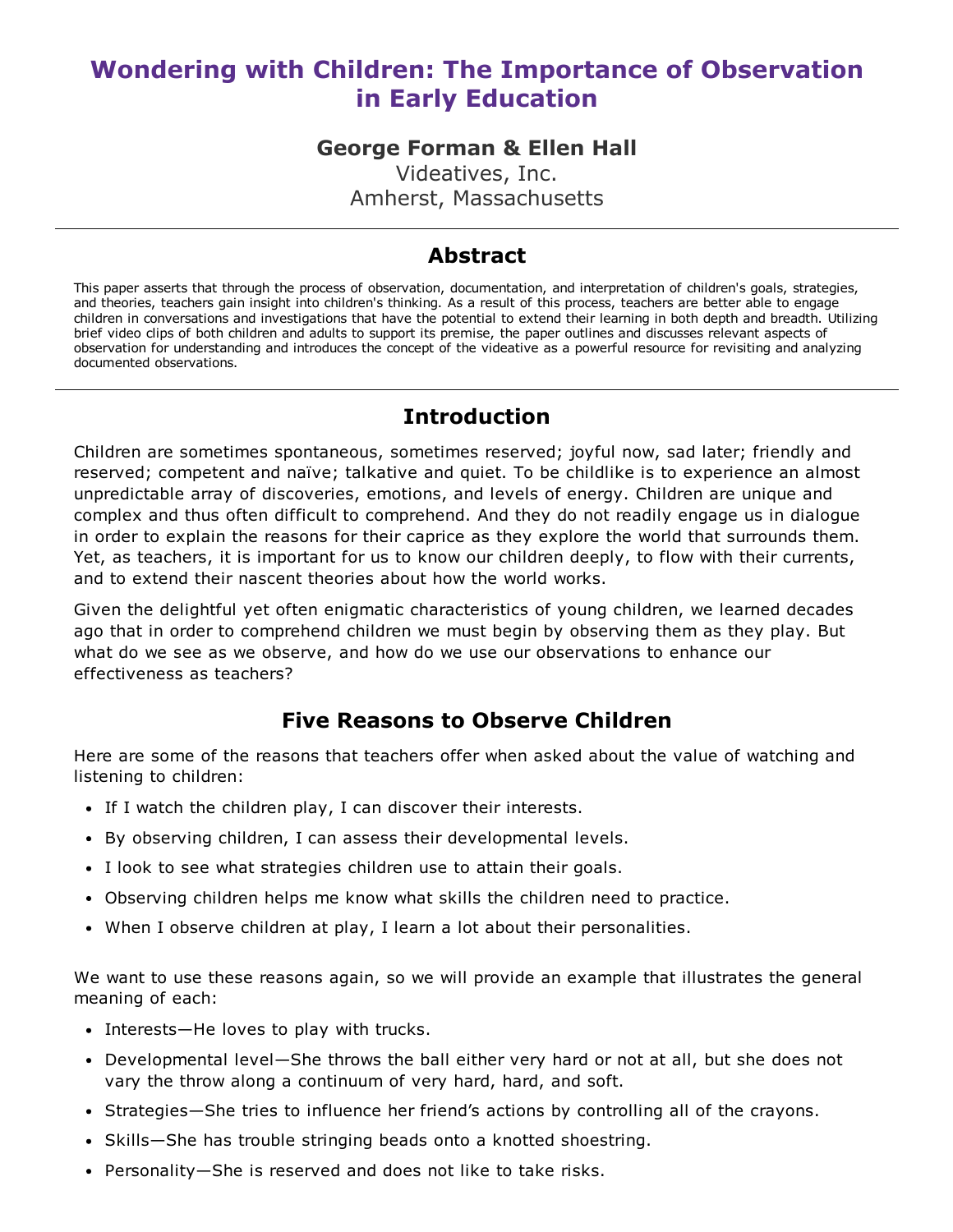In essence, we can learn at least five attributes of our children when we observe them closely:

- Their interests and preferences
- Their levels of cognitive and social development
- Their strategies for creating desired effects
- Their skills and accomplishments
- Their personalities and temperaments

Each of the preceding objectives for observing is relevant if we desire to learn about children and thus improve the quality of our teaching. But we think that one of these objectives is best suited for gathering information in order to engage in high-level conversations with young children about their theories and attitudes, conversations that can support and extend their learning in both depth and breadth.

If we truly want to have high-level conversations with children about their beliefs, expectations, and assumptions about how something works or why something occurs, what do we need to know about the children? Quite simply, we need to know their beliefs, assumptions, and expectations so that we might enter the conversation with a paraphrase or counterpoint:

- Knowing children's interests might help us prepare the environment, but it does not help us have better conversations.
- Knowing children's skills might help us think about games to play that might encourage them to practice their skills, but it does not help us have better conversations.
- Knowing children's developmental level might help us predict what questions the children can answer, but it does not help us enter into a meaningful conversation with the children.
- Knowing something about a child's personality might help us be sensitive about our tone of voice or help us know what topics to avoid, but it does not help us have better conversations.

In order to have a meaningful conversation with a child, we need to know what the child thinks can be done in real situations (possible goals), and we need to know the procedures that the child believes will make things happen (possible strategies). If we have watched and listened long enough to determine the child's goals and his strategies for attaining those goals, then we have both a resource for understanding the child and an interesting basis for a high-level conversation.

We might say, "It seems like you think the ball will roll faster if you make the incline steeper." Or we might say, "Do you think you will have more friends if you have crayons?" But then in revisiting an experience with a child, putting that experience into words, we need to go beyond the observed strategies and consider the theories that make those strategies reasonable.

Considering children's theories requires more than a careful transcription of what they say and do. We have to dig. We have to abstract the meaning of elliptical sentences, aborted movements, or a confusing explanation, request, or description. Children are competent learners, but as teachers, we have to slow down, carefully observe, and study our documented observations in order to understand the ideas that they are attempting to convey. In addition to slowing down, observing, and studying children's actions and narration, understanding children's theories requires a general knowledge of child development and a willingness to speculate.

In the pages that follow, you will view several video clips of children engaged in play. Observe the children in these clips carefully. Then read our speculations on what the children may be thinking (possible theories) and our ideas about what we might say to the children on another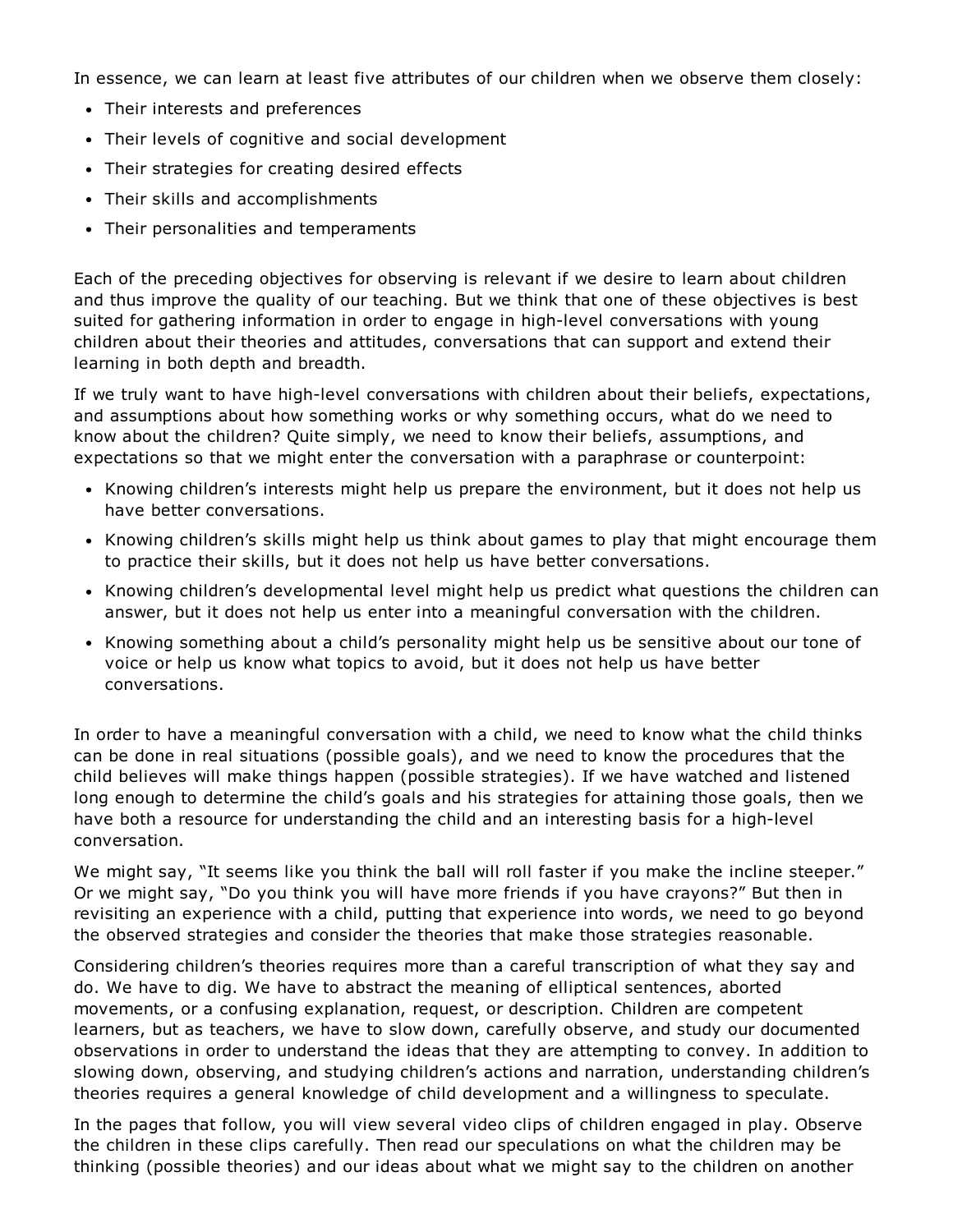day as we revisit the experience that we have observed.

## Goals, Strategies, and Theories

As we observe children, we need to consider their goals. What effects are they trying to create? We observe their actions and listen to their comments to determine the strategies they choose to attain those goals. The relation between the strategy and the goal will reveal a possible theory, a theory about how to make the desired effect occur. The theory, correct or incorrect in an objective sense, makes the child's choice of strategy sensible. The theory comes from us. It is our speculation. It is our attempt to find an entry into the child's world. All high-level conversations begin with someone speculating about the meaning of the other person's words or actions.

Watch this 2-year-old boy named Toby, who is trying to hit a large ball with a golf club. Observe not only what he does but also think about what he does not do (view [video](javascript:openWindow(), 1.3 MB). [The video files in this article require QuickTime for viewing. The files take a minute or two to load after clicking on the link. Readers can download the free [QuickTime](http://www.apple.com/quicktime/download/) player.]

Toby's goal is to move the ball across the grass. To accomplish this goal, the strategy he chooses is first to make contact with the ball by placing the head of his golf club on the ball's side and then to push the ball forward, using a shoveling action. He does *not* move the club back away from the ball and then swing the club swiftly [forward.](javascript:openWindow() Let's watch this video clip again (1.3 MB).

We could say that Toby needs to develop his ability to hit the ball and encourage him to try again. We might show him how to draw his golf club back before he makes contact with the ball. But what if instead we try to determine why Toby hits the ball in this way. What theory does he hold that makes his strategy reasonable to him?

We can speculate that Toby is thinking, "Why would I draw the golf club backward if I want to make the ball go forward? It is reasonable to place my golf club on the ball and shovel it forward because I know that the club has to make contact with the ball in order for it to move. So, I place the club in contact with the ball and push it ahead."

What implications does this approach to observation have for our conversations with young children? Instead of showing Toby how to hit the ball correctly, we can address Toby's thinking. We might say, "You pressed your club against the ball and shoveled it forward." We deliberately choose to use the verbs, "pressed" and "shoveled" in order to encourage Toby to reflect on his strategies, the procedure he selected to reach his goal. In time, the child will comprehend the meaning of the verbs that describe his actions and will learn to reflect on those actions. And eventually his ability to reflect will help him "repair" his misunderstandings or theories about how things work or how to make a desired effect occur.

If one strategic action made by a child can reveal an implied theory, then a set of related actions can prove even more helpful in comprehending and conversing with children. The following video clips show Jack, a 4-year-old boy, playing at the water flume at Boulder Journey School in Colorado. The flume is about 40 feet long; there is a gentle flow of water coming from the high end, and sand has been spread along the floor. Jack is attempting to get his lightweight ball to roll or float from the high end to the lower end of the flume.

Notice the varied strategies that Jack uses to attain his goal. Sometimes he releases the ball, sometimes he tosses it, sometimes he slaps it, and sometimes he raises and carries it through the air to a spot further down. Why does Jack make these adjustments? What are his theories about the ways in which the ball will interact with the changing nature of the flume's floor? Click on the links in the paragraph below to view Jack's strategies and think about his possible theories.

We can consider each of Jack's selected adjustments individually and speculate on the theory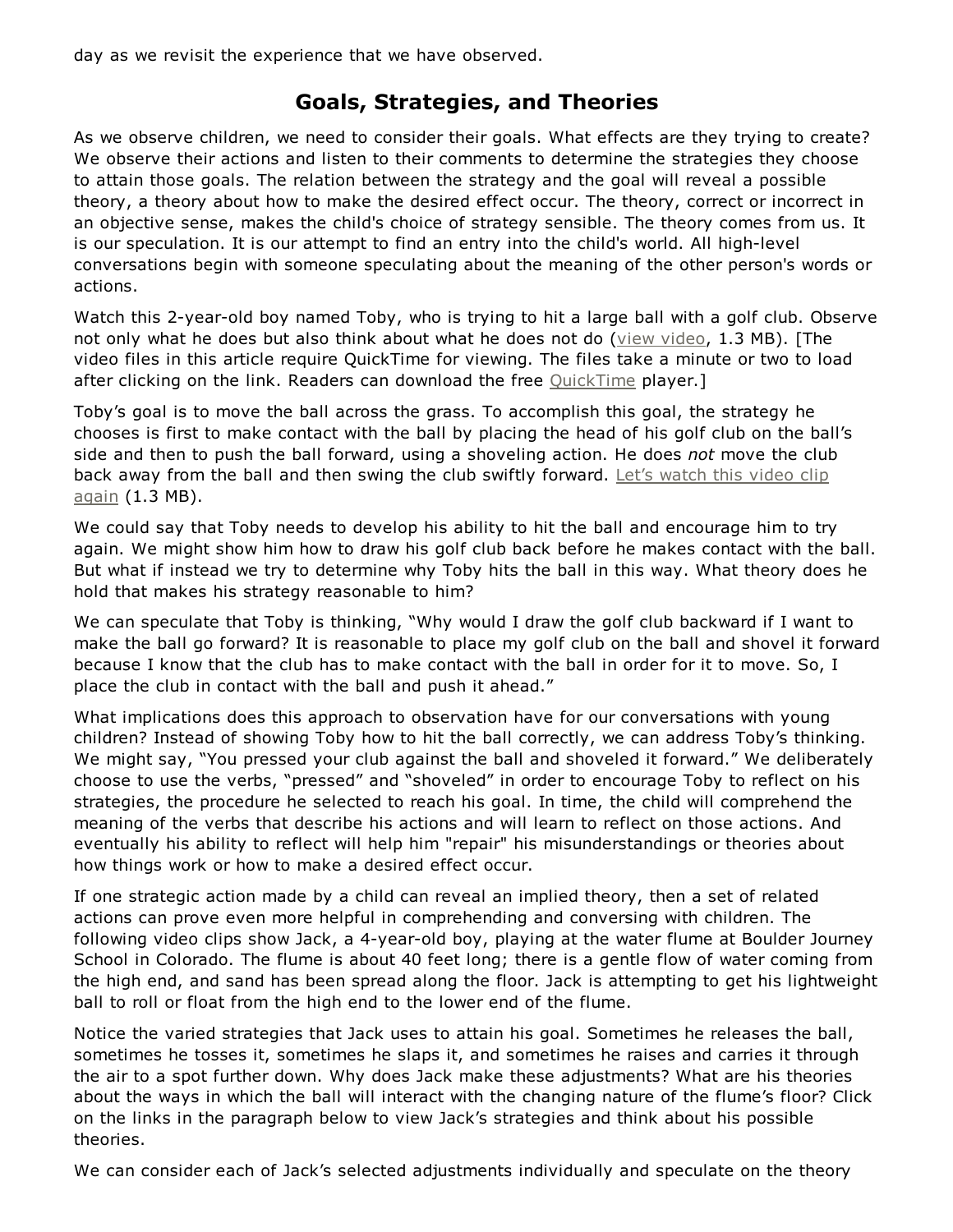that makes each adjustment reasonable. Jack begins by lifting the ball (view [video](javascript:openWindow(), 0.4 MB) over the wet sand, then dropping it a slight distance down the flume. But this is not interesting because it doesn't make use of the flume's incline. So Jack places the ball on the smooth, inclined surface of the flume floor and releases the ball (view [video,](javascript:openWindow() 0.2 MB) with open fingers. He seems to understand that because the surface contains no sand, it is smooth enough to allow the ball to roll on its own. When the ball encounters the water, Jack slaps the ball (view [video](javascript:openWindow(), 0.3 MB), as though he knows that it is stuck but not completely immobile. Then when the ball comes to a raised area, a hump in the flume, Jack determines that a lift, a release, or a slap will not work. He raises the ball and airlifts (view [video](javascript:openWindow(), 2.1 MB) it over the hump, making noises like an airplane as he walks downstream. Clearly Jack holds several sophisticated theories about how things work, illustrated by his strategies. Watch again.

[Lifts](javascript:openWindow() | [Releases](javascript:openWindow() | [Slaps](javascript:openWindow() | [Raises](javascript:openWindow()

How can we use our understanding of Jack's thinking to engage him in a high-level conversation? Perhaps we have captured Jack playing with the ball in the water flume on video. We might sit with Jack, revisit the video, and reflect on his actions. We can say, "That time instead of releasing the ball, you slapped it." By creating a narrative that puts Jack's selected adjustments into words, we are supporting and encouraging him to not only think about his strategies but also to think about the associated theories.

Observing children provides us with a key that allows us to enter their wonderment. Once inside, we must not be afraid to speculate on what they might be thinking. Our theory about a child's theory must be evident in our comments or questions. So rather than ask the child a general question, "Why did you do it that way?", we might instead make a specific comment based on our observations and say, "That time you had to toss it. Before you were able to just let it go." If our speculations are inaccurate, the child will let us know by either correcting our misconceptions or ignoring our remarks. On the other hand, if our speculations are accurate, they should serve to bring the child's theories into consciousness, and we can anticipate that we will receive an explanation from the child.

# Knowing What Someone Knows

The following video clips focus on a 4-year-old girl, Avery, who is trying to get her large and loveable dog, Jasmine, to lie all the way down on the bed that Avery has made. Avery is successful in getting Jasmine to place her body on the bed, but she is not able to coax Jasmine to put her head down. Avery wants Jasmine's head down. To accomplish her goal, she makes a pillow. This strategy appears reasonable. The pillow gives Jasmine a spatial clue for what to do. Avery adds a blanket, another cue for sleeping, then pats Jasmine's head rather hard, almost as if Jasmine just needs to be encouraged. [Watch](javascript:openWindow() this clip (7.1 MB).

View [transcript](http://ecrp.uiuc.edu/videos/v7n2-forman/avery1transcript.html) of video | View both video clip and [transcript](http://ecrp.uiuc.edu/videos/v7n2-forman/avery1transcript_video.html) at the same time

When these strategies don't work, Avery decides to give Jasmine a treat. Perhaps she remembers that one can train a dog to do tricks using a treat in some way. But then Avery gives Jasmine her treat before she accomplishes her task. What might Avery be thinking? Why does she choose this strategy? What theory makes the strategy [reasonable](javascript:openWindow() to her? Watch this  $clip(3.3 MB).$ 

### View [transcript](http://ecrp.uiuc.edu/videos/v7n2-forman/avery2transcript.html) of video | View both video clip and [transcript](http://ecrp.uiuc.edu/videos/v7n2-forman/avery2transcript_video.html) at the same time

Perhaps Avery is thinking, "If I am kind to Jasmine, then Jasmine will do what I ask." This theory makes sense on one level, but if we go deeper, we realize that the theory assumes that Jasmine will understand that after she is given a treat she must comply with the stated request. It also assumes that Jasmine knows what Avery wants her (the dog) to do.

Our theory about Avery's theory provides a beginning point for revisiting the experience with her. We can encourage her to make her thinking more explicit by saying, "Jasmine likes the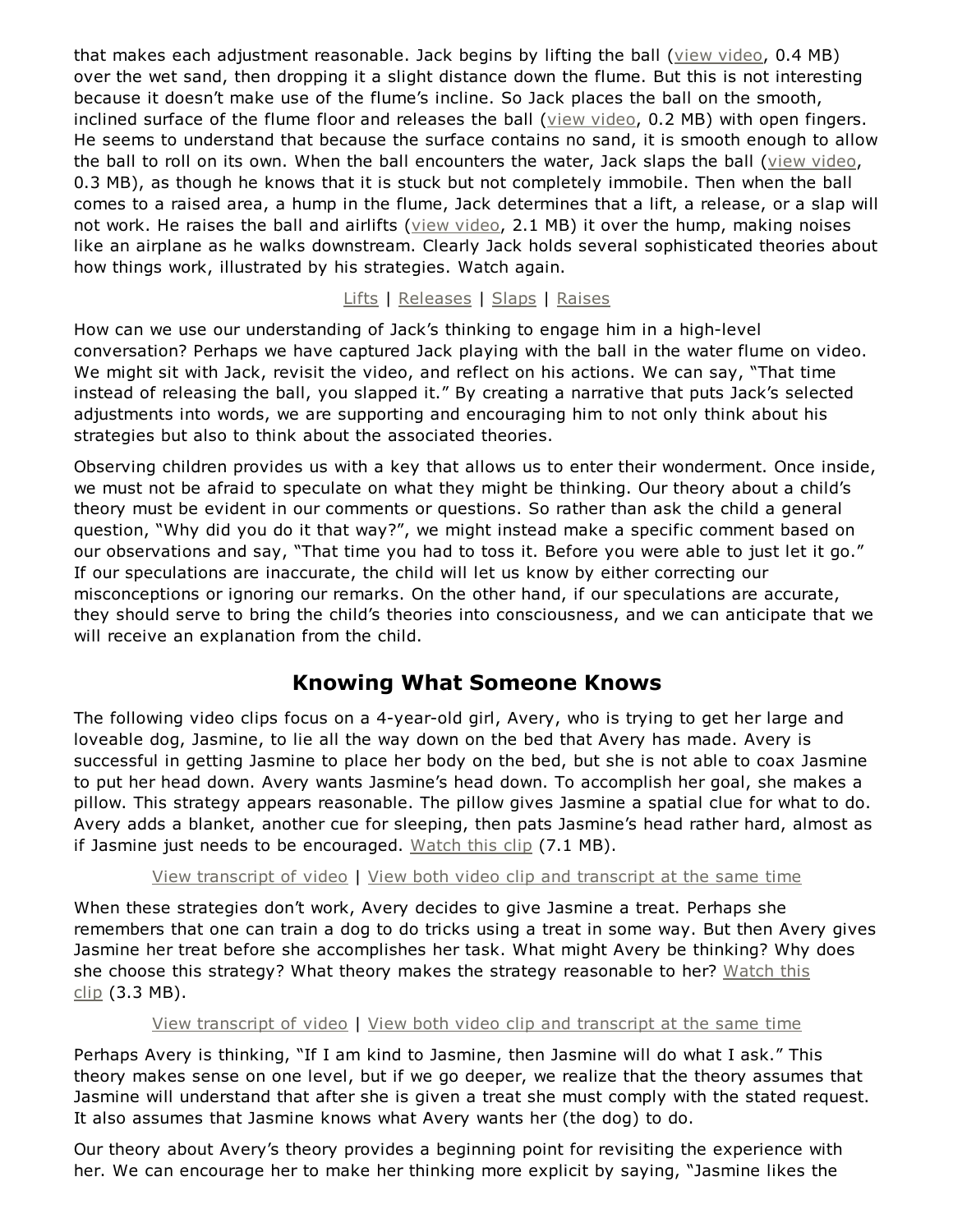# Observing Children for Understanding

### Review the Research on Child Development, including Children's Milestones and Misconceptions

While observing the video of Avery and her dog, Jasmine, we must think about the research surrounding children's theory of mind (Leslie, 1987). Theory of mind concerns the child's need to take the perspective of another in order to communicate effectively. In this scenario, Avery's theory of the dog's mind includes the notion that "she knows what I am thinking." Child development research also holds that preschool-age children tend to blame the listener when communication fails rather than revise their message (Girbau, 2001; Glucksberg, Krauss, & Weisberg, 1966). The child may think, "You are not listening" instead of, "My message needs to be more explicit." A general knowledge of child development, including research on theory of mind might lead us to comment, "Maybe Jasmine only understands dog language."

To see a more complete analysis of Avery's interaction with Jasmine, view this more extensive set of [videos\(HTML](http://ecrp.uiuc.edu/videos/v7n2-forman/not_listening/Not_Listening.html) page and QuickTime files; may take a minute or two to load).

### Review Classic and Contemporary Research on Knowledge Domains

Although it is important to review the significant research in child development, some types of research are more helpful for teachers. Research about broadly defined concepts, such as class inclusion and transitivity, probably will not help us interpret the relevant details of an ordinary moment or have a constructive conversation with a child. Children are curious about events and phenomena, such as why the hamster died and where shadows come from. To connect with their curiosity, it is essential to know what the research says about children's understanding of knowledge domains, such as death and shadows.

Research moves us beyond treating knowledge domains as topics that are no more than lists of facts. Research helps us understand why some aspects of a domain are easy to understand and other aspects are more complex. For example, constructivist educator Rheta DeVries conducted a study on the development of children's understanding of shadows. She found that to understand shadows as a cause-and-effect system, children had to understand that a shadow is not the projection of a black light but rather is the absence of light when light, person, and wall are placed in a special relation. This study is described in DeVries (1986).

Look for research on familiar domains of knowledge or familiar problem-solving domains, such as block play, jigsaw puzzles, board games (DeVries & Fernie, 1990), pretend play scripts, early number concepts (Gelman & Gallistel, 1978), friendship, illness (Kalish, 1996), money (Furth, 1980), family resemblance (Springer, 1992), morality (Coles, 1997), and so forth. Be particularly alert for research that helps you understand the characteristics that make one domain different from other domains and the stages in learning that domain. You can find a good summary of domain knowledge in Wellman and Gelman (1997). For a set of video clips that are arranged around problem-solving domains download this list from [Videatives,](https://videatives.com/assets/pdf/videatives_catalogue.pdf) Inc.

### Review Documented Observations Many Times

Subtle but important details will reveal themselves as we review and analyze our notes and video clips.

Often we do not notice the cleverness of a child's work until we view a video clip several times, as in the case of Kieran, a 3-year-old boy who is gluing plastic caps and felt buttons onto a wooden board. Watch the first part of this *video of [Kieran's](javascript:openWindow() work by clicking here* (17.0 MB).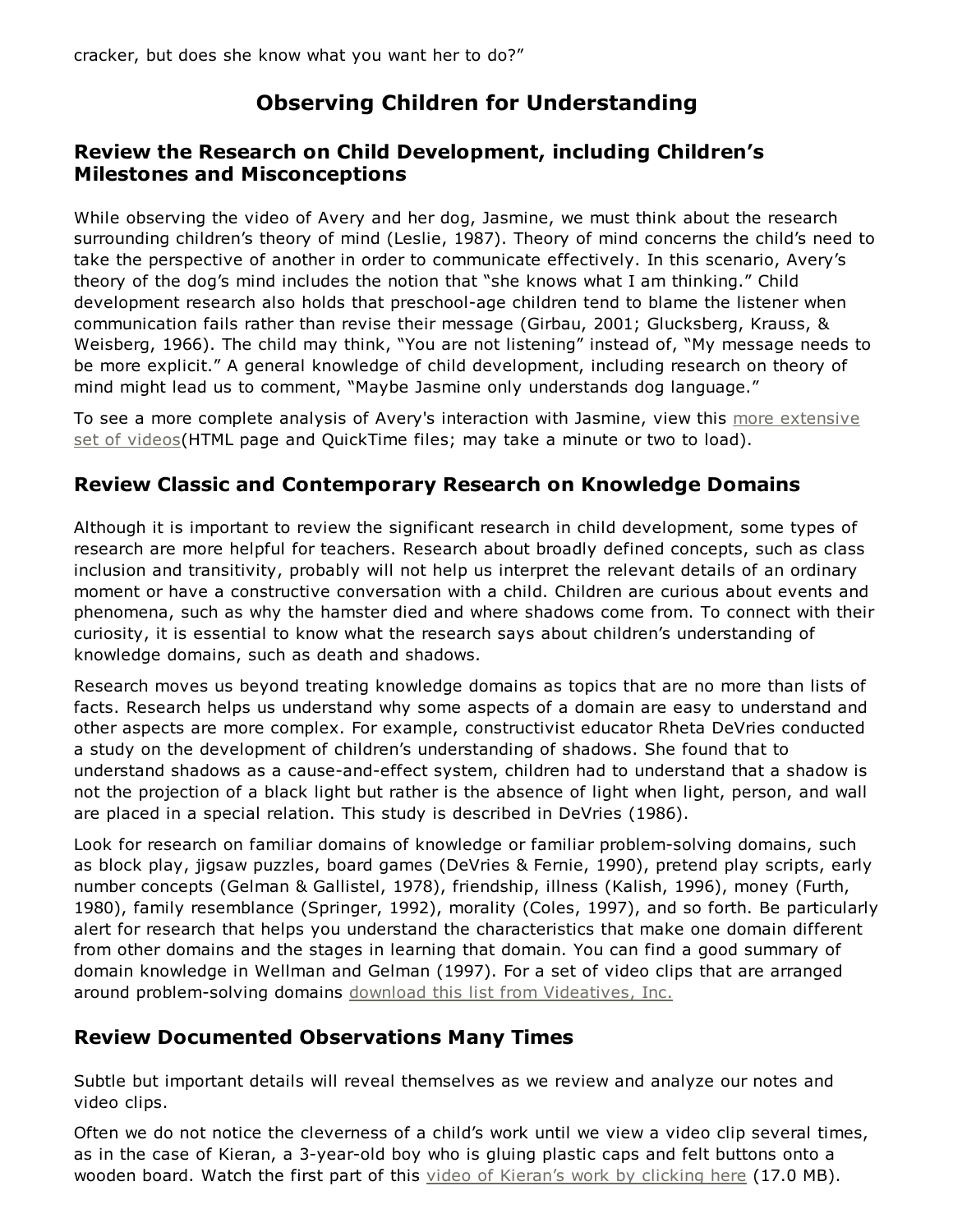When the first author first viewed this videotape, he found it rather uninteresting, a child engaged in a relatively routine gluing activity. Then, after reviewing the tape three times, he noticed that Kieran was improving the efficiency of the strategy that he was using to make a symmetrical pattern, removing unnecessary steps. For example, instead of dabbing glue in one spot and placing an item on the glue, Kieran began to place extra glue on his spatula so that he could dab two spots of glue on the board before he placed items on either spot, thus eliminating a trip to the glue dish. Watch this animated graphic that shows how Kieran [eliminated](http://ecrp.uiuc.edu/videos/v7n2-forman/Junk_Pic-50.mov) steps (0.9) MB).

An activity that at first viewing appeared mundane turned out to be a profound example of selfregulated learning or what Piaget called the schematization of actions. The separate acts of "getting glue to dab" were schematized, that is, Kieran began to see the "form" of the sequence. He might have been thinking, "First I get glue to dab for one item from the junk bin, and then I return a second time to get more glue to dab for a matching item from the junk bin." Once Kieran begins to think at this level of abstraction—first, more, second—he is able to reason, "If I am always going to place a second dab of glue for a matching item from the junk bin, I might as well get enough glue for two dabs on the wooden board."

To see a more complete analysis of Kieran's play, view this more [extensive](http://ecrp.uiuc.edu/videos/v7n2-forman/not_just_play/not_just_play.html) set of videos (HTML page and QuickTime files; may take a minute or two to load).

### Look for Laughter—Which Often Means That an Expectation or Theory Has Been Violated

Laughter can come from the children or the teachers; both are relevant to our understanding. In the video of Victoria, we observe her pretending to dish mashed potatoes onto her teacher's plate. With great skill, she pretends to scoop the potatoes with her spoon and then empties the potato-filled spoon in a space not occupied by baked potato or cucumber. When Victoria discovers a grape in the pan, she eats it with great relish. The teachers laugh. Why might the teachers laugh? [Watch](javascript:openWindow() this brief video clip (11.6 MB).

#### View [transcript](http://ecrp.uiuc.edu/videos/v7n2-forman/pretend-cook-transcript.html) of video | View both video clip and [transcript](http://ecrp.uiuc.edu/videos/v7n2-forman/pretend-cook-transcript_video.html) at the same time

Perhaps the teachers laugh because Victoria has conveniently slipped out of the pretense mode to eat a real grape. It is as though she is saying, "Pretending is ok, but you don't need to pretend when you have a real grape to eat." This navigation in and out of a pretend frame is an essential aspect of children's play. As their play develops, children mark pretense as such by using phrases such as "Let's pretend." Then they proceed to negotiate a script together; a script that they act out.

### Look for the Aborted or Abbreviated Action—Which Often Means That the Child Has Changed Her Thinking or Is Thinking about What Strategy to Choose Next

After viewing many video clips of children, patterns in the ways in which they approach problems begin to emerge. For example, if they are confident that their strategies will produce the desired effect, their actions flow uninterrupted. But as soon as they anticipate a problem, they pause and/or change directions. Pauses and changes in a child's actions provide us with a cue that the child has a thought that merits interpretation. Consider Kaylie, a 2-year-old child who is playing on the kitchen floor with plastic lids, containers, and measuring cups. For some time, she has been trying to place a blue lid on a clear container. At a certain point, Kaylie picks up a measuring cup and moves the blue lid to rest on its open end. However, the blue lid cannot rest on the measuring cup's rim because the open end of the cup is larger than the lid. Kaylie pauses. Then she lets the blue lid fall to the bottom of the cup and presses it down firmly. What does Kaylie's pause mean? Watch this brief [video](javascript:openWindow() clip (1.4 MB).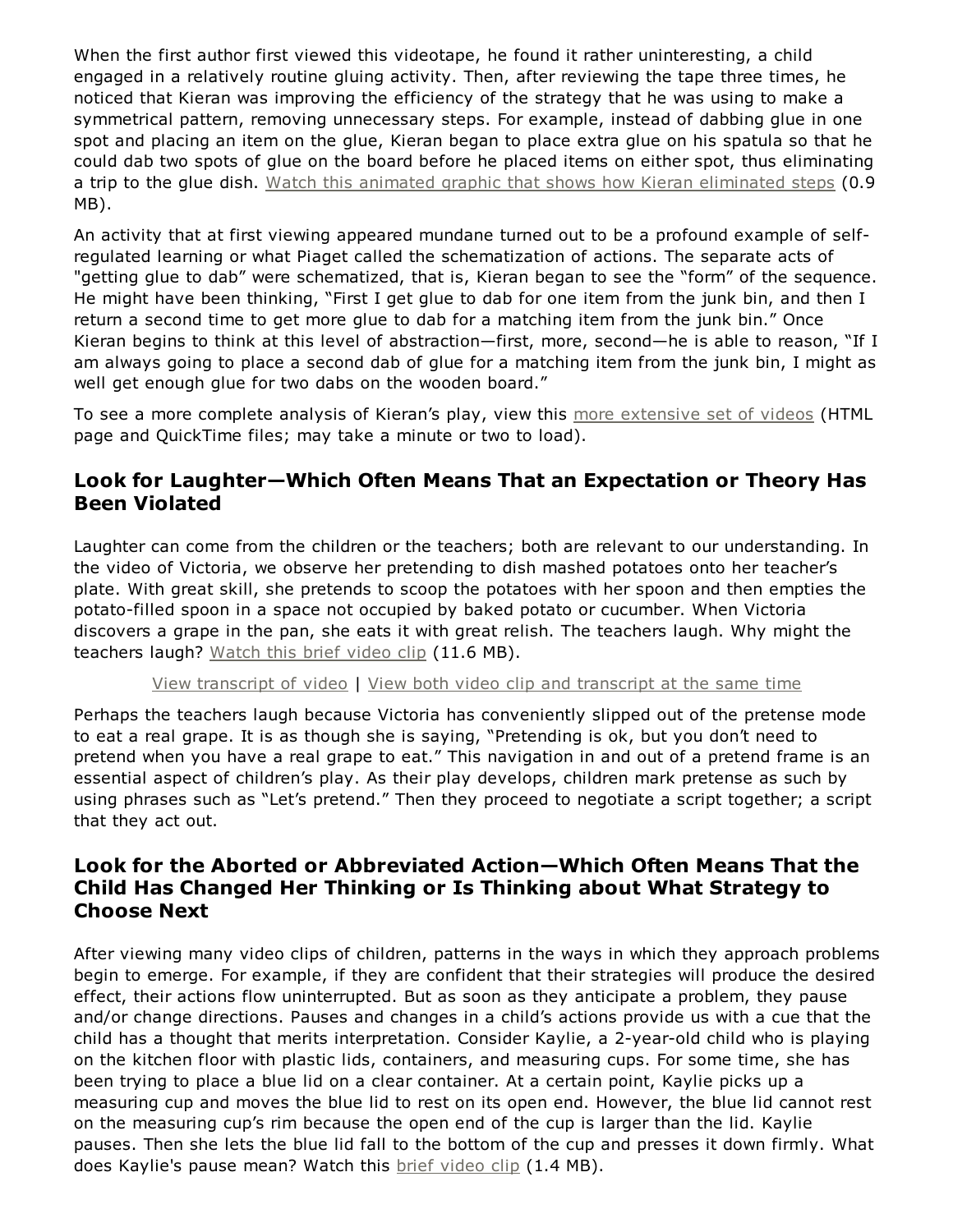Based on Kaylie's previous actions with the blue lid and the clear container, we can speculate that her goal is to make the lid fit on the measuring cup and that she holds the theory that the lid should fit on the top. That is why she pauses; she wants to find a way to make the lid come to rest on the top of the measuring cup. When her initial strategy doesn't yield the desired results, Kaylie theorizes that the lid might fit best on the bottom of the measuring cup. If the lid fits somewhere, then her goal of fitting the lid has been achieved. We understand that Kaylie is not interested in closing the container but rather in finding a place for the blue lid to comfortably rest. Watch this action again by [clicking](javascript:openWindow() here.

To see a more complete analysis of Kaylie's play, view this more [extensive](http://ecrp.uiuc.edu/videos/v7n2-forman/kaylee_in_the_kitchen/Kaylee02_07_05.html) set of videos (HTML page and QuickTime files; may take a minute or two to load).

### Look for the Co-construction of Knowledge-Where Children Are Supporting or Extending Each Other's Work

Children often collaborate with one another, performing different but complementary actions in order to attain a shared goal. One child adds a block to the top of a tower, while another child steadies the bottom. One child pokes a hole in a piece of clay knowing that her friend waits with a flower stem to insert in this hole. One child holds the end of the tablecloth firmly, while another child smoothes out the ruffles. Children may also extend one another's ideas. One child rolls a piece of clay and creates a snake. A second child does the same but then bends the snake, creating a closed circle. The first child is intrigued and does the same with his clay snake. Note that the second child required the first child's idea in order to create his extended idea, which the first child then adopts.

### Look for Examples of Representation—Where Children Are Inventing New Ways to Capture or Express Meaning

Children can use representation as a forum for the co-construction of ideas. Two boys, Zachary and David, draw a map without much attention to scale. Nevertheless, their symbols capture interesting aspects of shape, location, boundary, and part-to-whole relations. In the first moments of the video of this scenario, Zachary makes an "X" inside a circle and announces, "That's were I live." David extends Zachary's idea and indicates (off camera) a place on the map where his grandfather lives. David speculates about the distance between his grandfather's house and Boulder and ponders, "But my grandpa lives in Iowa." To justify the discrepancy between actual distances and a map's scale, he explains in response to his teacher's question, "But it's a pretty big map." [Watch](javascript:openWindow() this video clip (11.2 MB).

#### View [transcript](http://ecrp.uiuc.edu/videos/v7n2-forman/map1transcript.html) of video | View both video clip and [transcript](http://ecrp.uiuc.edu/videos/v7n2-forman/map1transcript_video.html) at the same time

In another segment of the map-making activity, David explains that he is drawing the trajectory of missiles, straight lines that are not connected to anything. Zachary adds qualifiers to these missile lines: swirling marks and "Xs." Zachary explains to the teacher that the swirling marks indicate that the missiles have exploded and the "Xs" indicate that the missiles have not exploded yet. [Watch](javascript:openWindow() this video clip (15.5 MB).

#### View [transcript](http://ecrp.uiuc.edu/videos/v7n2-forman/map2transcript.html) of video | View both video clip and [transcript](http://ecrp.uiuc.edu/videos/v7n2-forman/map2transcript_video.html) at the same time

By degrees, David and Zachary work together to improve the readability of their symbol system, thereby making it possible to make relevant comments about what the map "says." When children make their thoughts visible through representation, they are better able to have focused conversations with adults and peers. Indeed, representations also encourage children to reflect more carefully upon their own meanings and theories.

### Look for Examples of Meta-cognition—Where Children Are Thinking about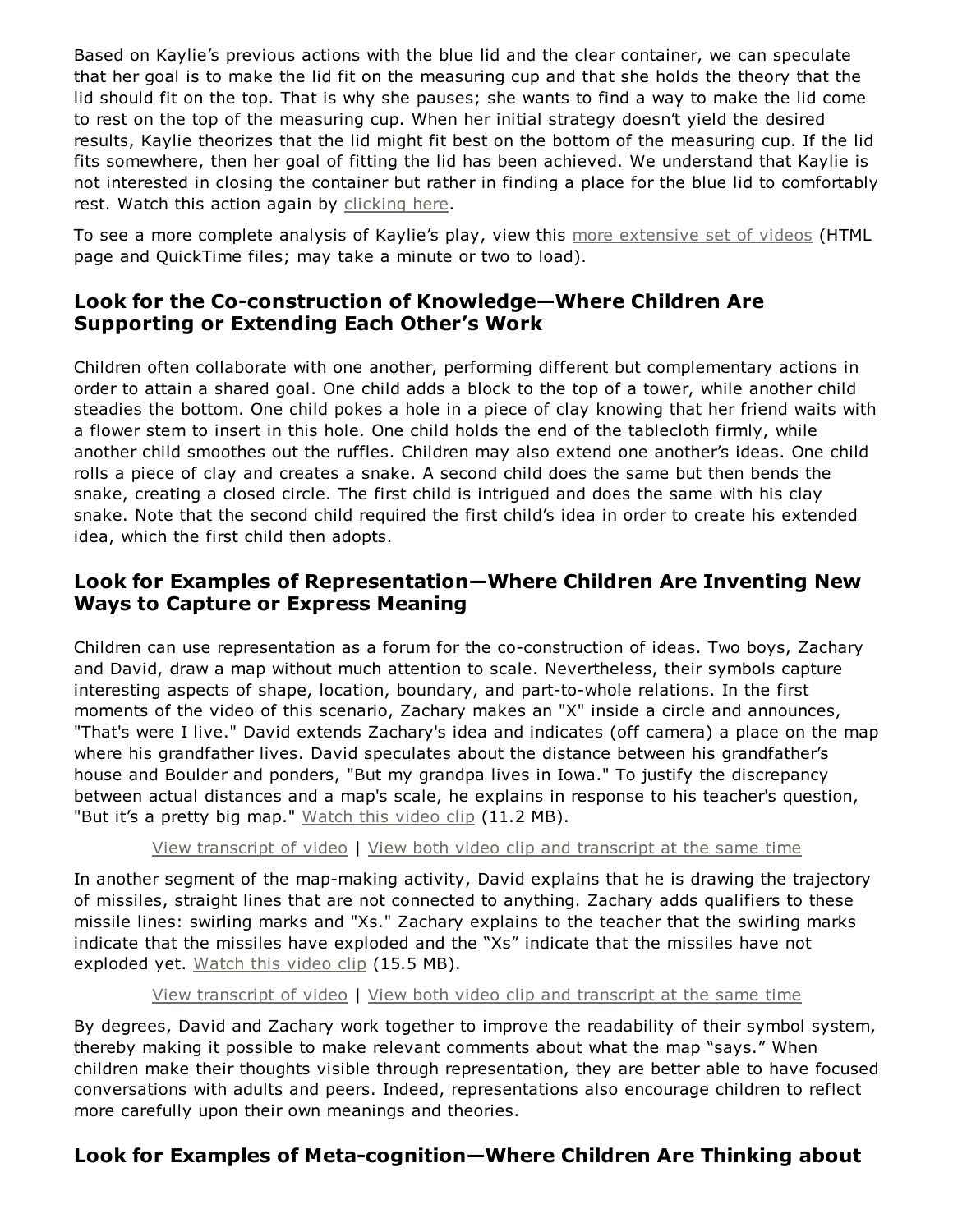# Thinking

We often hear a child say, "I am not very good at this" while attempting to draw something such as a face. This comment indicates that the child has evaluated his own ability. The child has done more than simply remember the last time he tried to draw a face. He also remembers his thoughts, his assessment of the quality of his drawing. The child is thus thinking about his thinking.

When we reflect on this comment with a child, we do not want to focus our attention on drawing skills. We want to focus on the child's thinking, the reasoning behind his evaluation of self. So we don't want to offer counter-examples of his drawing ability by saying, "Oh, I have seen you do this rather well." This statement might well end the conversation. On the other hand if we ask, "What is it about a face that is difficult to draw?", we potentially launch a dialogue with many possible twists and turns. We are encouraging the child to be more conscious of the details of his evaluation. In so doing, the child might well develop a drawing strategy that avoids, compensates for, or overcomes the difficulty that he has identified. If the child is too young to articulate his reasons for thinking that he is not good at drawing faces, we can summarize his thoughts by saying, "You remember doing this before and not liking the face you drew." This statement provides a more articulated expression of what the child most likely meant when he said, "I am not very good at this." Our descriptive summary orients the child to his thinking and creates a base from which he can begin to think about his thoughts.

Meta-cognition also refers to thinking about someone else's thinking. You observed one example of this when Avery tried to communicate her desire to Jasmine, her dog. Avery was thinking about Jasmine's thinking, assuming that Jasmine was not paying attention to her request. Once we develop a sense of the assumptions that children are making about their own thinking or someone else's thinking, we can engage them in high-level conversations as we wonder along with them about the meaning of their world.

### Define the Children's Theories at a More General Level

Our speculation about what theory a child might hold, a theory that makes his chosen strategy reasonable, can inform subsequent conversations as we revisit similar experiences with other children. However, for our speculations to be useful with other children in new situations, they must be defined at a higher level of generality. Following are some examples of children's theories that came from an analysis of their comments. In the first set of examples, the theories are specific to one context. In the next section, they are defined at a higher level of generality. The more general definition can help us identify children's theories even when the context changes.

Specific theories:

- Since a worm has no legs, it moves by sliding on a surface.
- A shadow on the floor is like a spot of black paint than can be hidden with a blanket.
- A baby chick gets out of its shell by rolling the shell off the table.
- Air blows out of both ends of a floor fan.
- If the puzzle piece does not fit, I should discard it and try another.
- My friends will like me if I let them play with my toys.
- A party balloon floats up because the air inside pushes up on the top.
- If I cannot have a turn pushing the stroller, I will ask my friend to push me.

General theories (*in italics*). Note that several of the general definitions include a theory that the child does not hold. Thinking about the theory not held can help us determine the next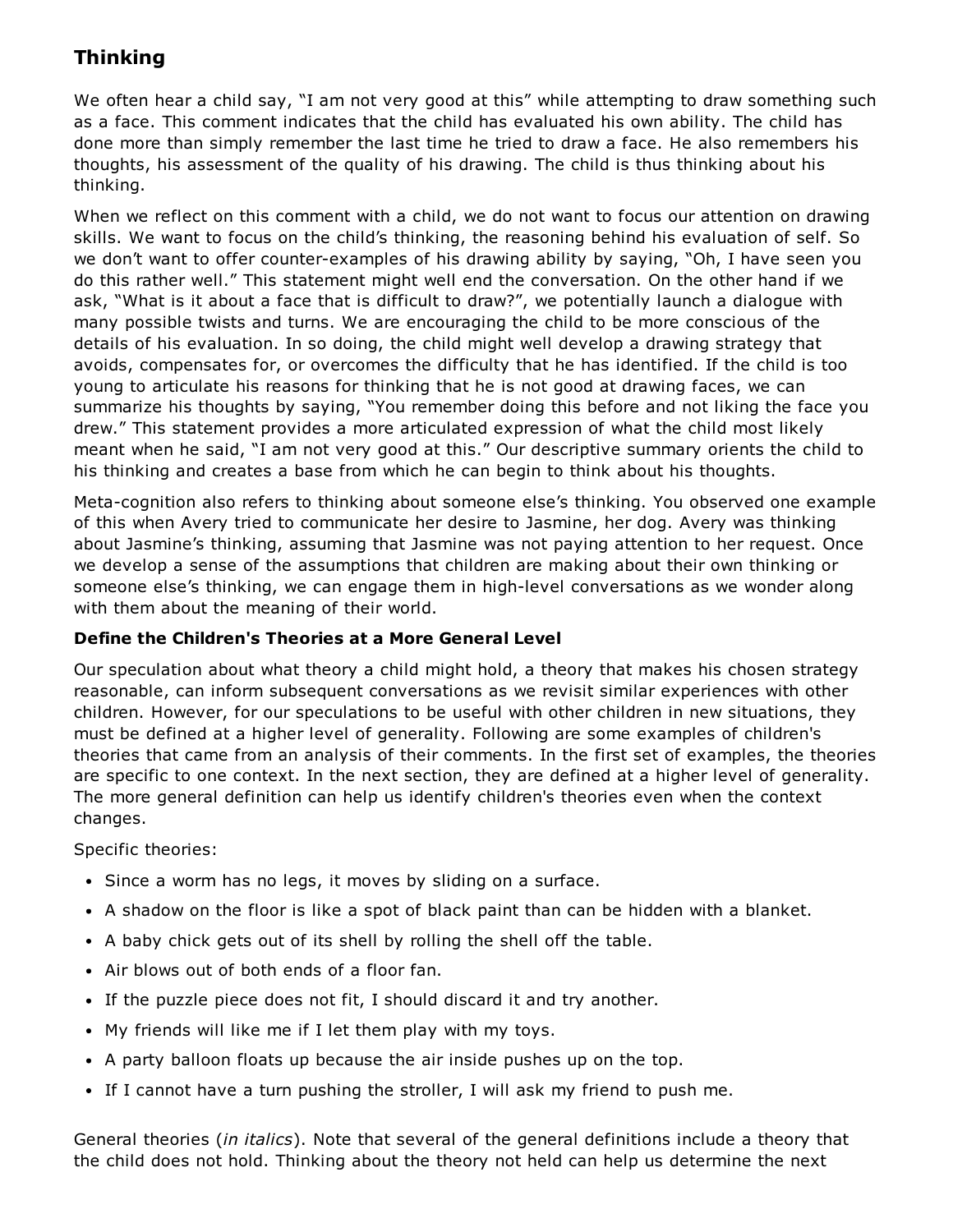possible developmental step in the learning progression:

- Since a worm has no legs, it moves by sliding on a surface. >>> *Things that are not elevated cannot move in discrete steps.*
- A shadow on the floor is like a spot of black paint that can be hidden with a blanket. >>> *Even spots that move can be hidden with a cover—as opposed to, some moving spots indicate the absence of light.*
- A baby chick gets out of its shell by rolling the shell off the table. >>> *Enclosing objects can be cracked through hard contact with outside surfaces—as opposed to, enclosing objects can be cracked from within.*
- Air blows out of both ends of a floor fan. >>> *A fan only blows wind out—as opposed to, fans suck air in and then blow air out.*
- If the puzzle piece does not fit, I should discard it and try another. >>> *Objects either work or do not work—as opposed to, an object can be modified if it does not work.*
- My friends will like me if I let them play with my toys. >>> *What I give to my friends will always please them—as opposed to, my friends may not like or want what I give them.*
- A party balloon floats up because the air inside pushes up on the top. >>> *Floating is caused by an upward push—as opposed to, the relative density of two mediums causes floating.*
- If I cannot have a turn pushing the stroller, I will ask my friend to push me. >>> If I cannot be the agent of the action, then I can be the recipient, which at least keeps *me in the game.*

# Conclusion: A Summary of Ways to Use Our Observations

- Compose a list of possible goals, strategies, and theories revealed in your observational records (e.g., video clips).
- Choose the theories that are most reasonable given the children's experiences and most consistent with what you know about child development research.
- Discuss the ways in which the identified theories can be extended within and across various contexts.
- Find key segments in videos and revisit these segments with the children.
- During the video revisiting, focus on the children's thinking as well as their actions (click here to read about*Instant Video [Revisiting](http://ecrp.uiuc.edu/v1n2/forman.html)*).
- Modify materials, make comments, and ask questions in ways that might provoke new perspectives on the identified theories and strategies.
- Encourage and support children in making their thinking visible to themselves for study and revision (e.g., drawing their faces, looking at their spoken words in print).
- Give children the tools necessary to represent their theories and communicate them to others (e.g., presenting to a video camera, drawing maps and other graphics, adding comments to photographs of themselves at work).

Digital video allows us to observe and document children's explorations and investigations and to revisit our documented observations in order to determine the children's goals and the strategies they choose to attain those goals and to speculate about the theories that make the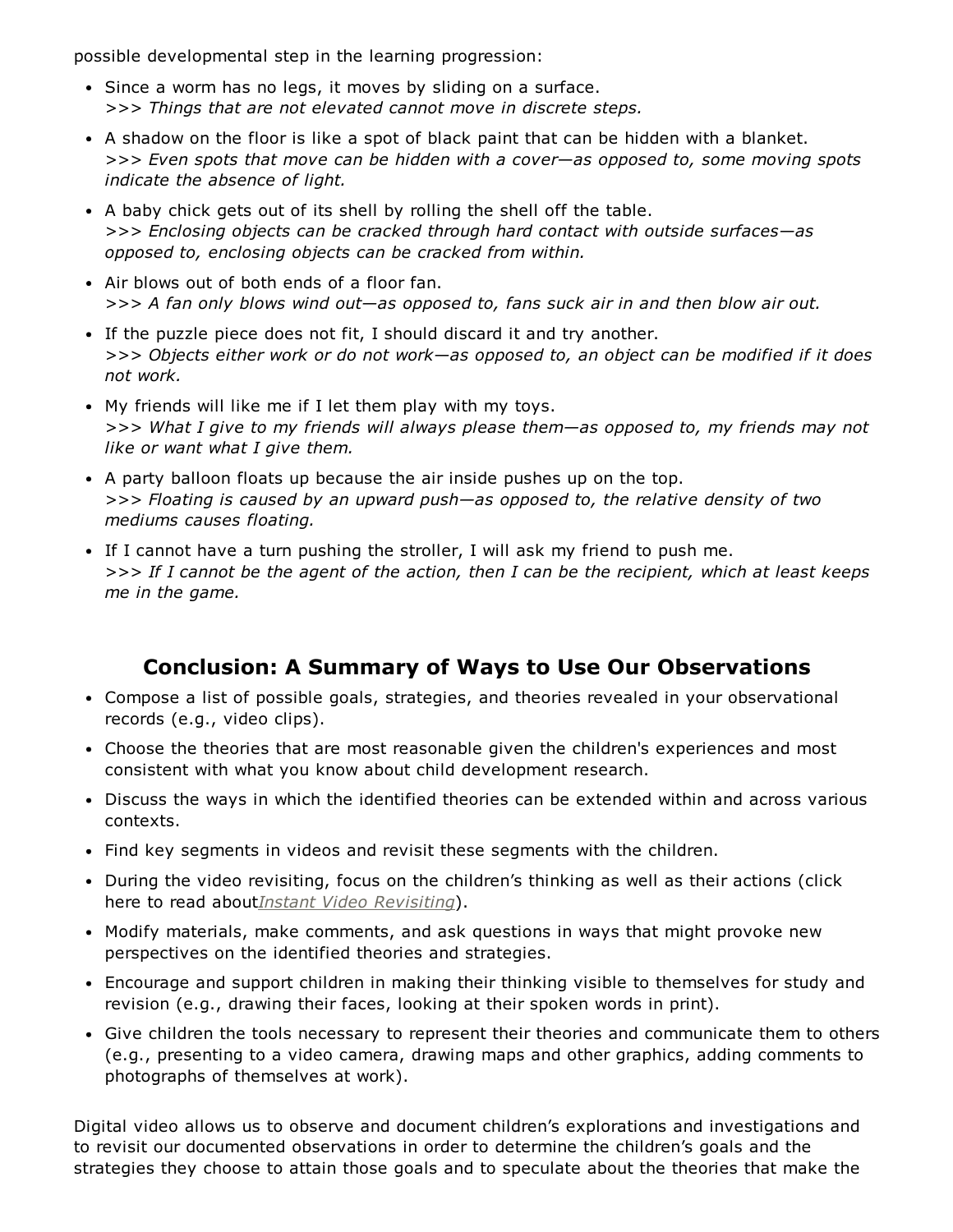children's strategies reasonable. One strategy for revisiting video documentation that we have found most useful is the creation of a videative, a series of brief video clips embedded in explanatory text. The process of selecting video clips and composing the explanatory text contained in the videative enhances our understanding of the explorations and investigations we have observed (what), why our observations are relevant (so what), and how we can support and encourage the children's thinking in both depth and breadth (now what). To learn more about the videative as a powerful resource for [educators,](https://videatives.com/videatives/demo) we invite you to go to https://videatives.com/videatives/demos/videative\_1.php.

### References

Coles, Robert. (1997). *The moral intelligence of children*. New York: Random House.

DeVries, Rheta. (1986). Children's conceptions of shadow phenomena. *Genetic*, *Social, and General Psychology Monographs, 112(4), 479-530.* 

DeVries, Rheta, & Fernie, David. (1990). Stages in children's play of tic-tac-toe. *Journal of Research in Childhood Education, 4(2), 98-111.* 

Furth, Hans G. (1980). *The world of grownups: Children's perceptions of society*. New York: Elsevier.

Gelman, Rochel, & Gallistel, C. R. (1978). *The child's understanding of number.* Cambridge, MA: Harvard University Press.

Girbau, Dolors. (2001). Children's referential communication failure: The ambiguity and abbreviation of message. *Journal of Language and Social Psychology, 20*(1-2), 81-89.

Glucksberg, Sam; Krauss, Robert M.; & Weisberg, Robert. (1966). Referential communication in nursery school children: Method and some preliminary findings. *Journal of Experimental Child Psychology, 3*(4), 333-342.

Kalish, Charles W. (1996). Preschooler's understanding of germs as invisible mechanism. *Cognitive Development, 11*(1), 83106. EJ [523](http://eric.ed.gov/?id=ej523495) 495.

Leslie, Alan M. (1987). Pretense and representation: The origins of "theory of mind." *Psychological Review, 94*(4), 412426.

Springer, Ken. (1992). Children's awareness of the biological implications of kinship. *Child Development,* 63(4), 950-959. EJ 450 [564.](http://eric.ed.gov/?id=ej450564)

Wellman, Henry M., & Gelman, Susan A. (1997). Knowledge acquisition in foundational domains. In Deanna Kuhn & Robert S. Siegler (Eds.), *Handbook of child psychology: Vol. 2. Cognition, perception, and language* (pp. 523-573). New York: Wiley.

## Author Information

George Forman, professor emeritus at the University of Massachusetts, retired in 2003 to co-found Videatives, Inc. George has over 33 years of experience in university teaching, cognitive research, and multimedia design. At Videatives, George designs digital video products and facilitates online courses on documentation. He has authored over seven books, three videotapes, and many research articles on early cognitive development through play and on how teachers can help children reflect on their own theories through drawing, video feedback, and conversations with adults. In the 1970s, he founded The School for Constructive Play, an experimental program for young children based on the learning theory of Jean Piaget. He has designed museum participatory exhibits, educational puzzles, and instructional games. He is past president of the Jean Piaget Society, serves on numerous editorial boards, and was recently advisory faculty in residence at the Hong Kong Institute of Education. His speaking engagements on constructivist education have taken him all over the world including Shanghai, Melbourne, Seoul, Tarragona, Bombay, Bangkok, and Helsinki. George holds a Ph.D. in developmental psychology and learning theory from the University of Alabama.

> George Forman, Ph.D. Videatives, Inc. 19 The Hollow Amherst, MA 01002 Internet: [http://www.videatives.com](https://videatives.com/)